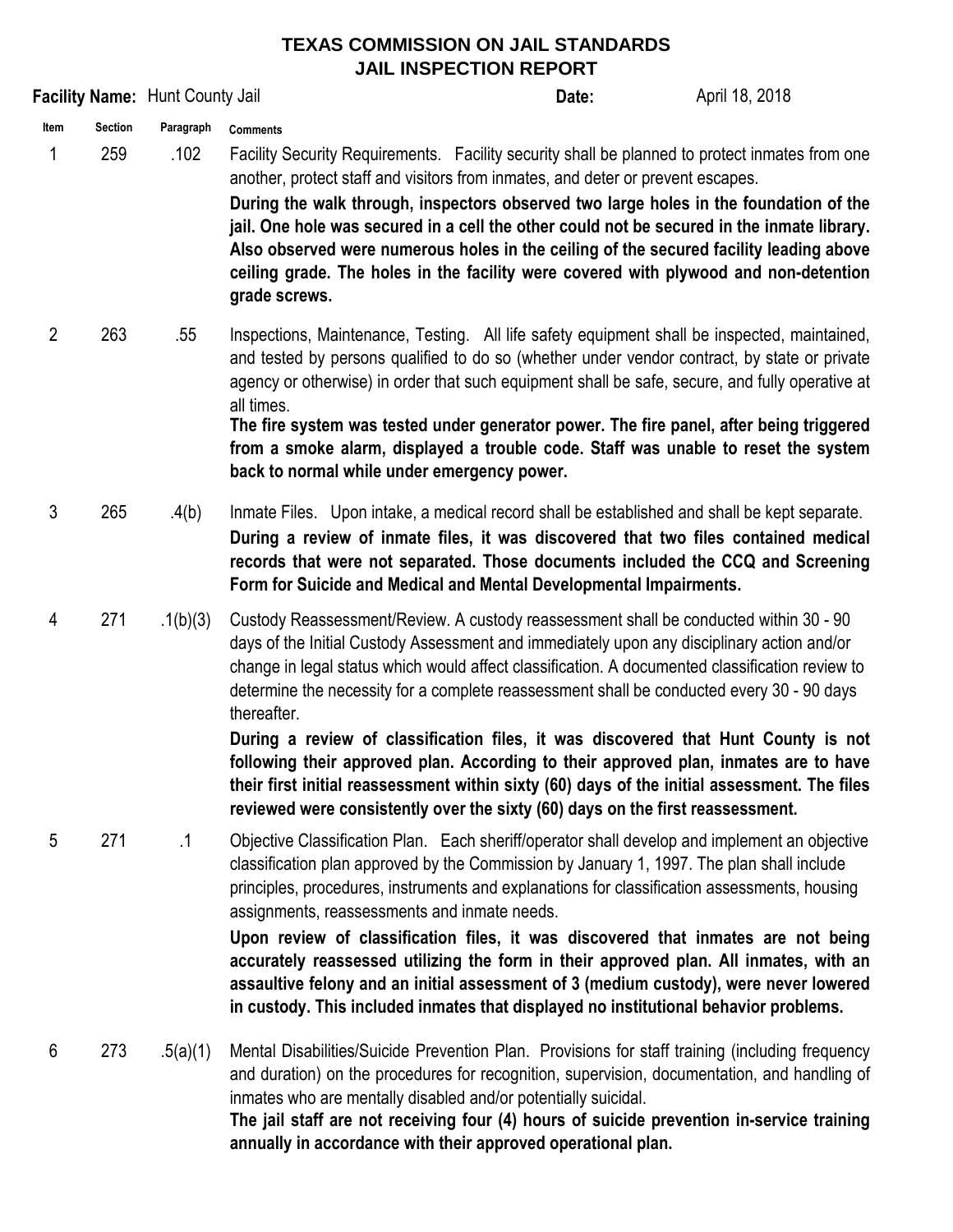7 273 .5(a)(5) Mental Disabilities/Suicide Prevention Plan. Provisions for adequate supervision of inmates who are mentally disabled and/or potentially suicidal and procedures for documenting supervision.

> **It is noted on the suicide observation logs that observations shall be conducted within ten (10) minutes. The observations were documented to be over the ten (10) minute limit from six (6) to eight (8) minutes on a continuous basis.**

8 273 .6(5) Restraints. Documentation of use of restraints shall include, but not be limited to the following: the events leading up to the need for restraints, the time the restraints were applied, the justification for their use, observations of the inmate's behavior and condition, the 15 minute checks and the time the restraints were removed.

# **During review of the restraint logs, officers are not documenting the time the restraints are removed.**

9 275 .4 Staff. Inmates shall be supervised by an adequate number of jailers to comply with state law and this chapter. One jailer shall be provided on each floor of the facility where 10 or more inmates are housed, with no less than 1 jailer per 48 inmates or increment thereof on each floor for direct inmate supervision.

> **A review of staff rosters indicated that there were at least six (6) night shifts that were short staffed during the month of April in 2018. During the walk through, inspectors also observed the night shift to be short staffed the day of inspection. The current population was three hundred seventy-seven (377) inmates. This required eight (8) floor officers, but staff consisted of only six (6) floor officers.**

10 279 .1 Sanitation Plan. Each facility shall have and implement a written plan, reviewed and approved by the commission, for the maintenance of an acceptable level of cleanliness and sanitation throughout the facility.

> **After interviewing staff and inmates, it was discovered that the facility is not following their approved operational plan. Inmates are receiving cleaning supplies every other day and not daily as outlined in their approved operation plan.**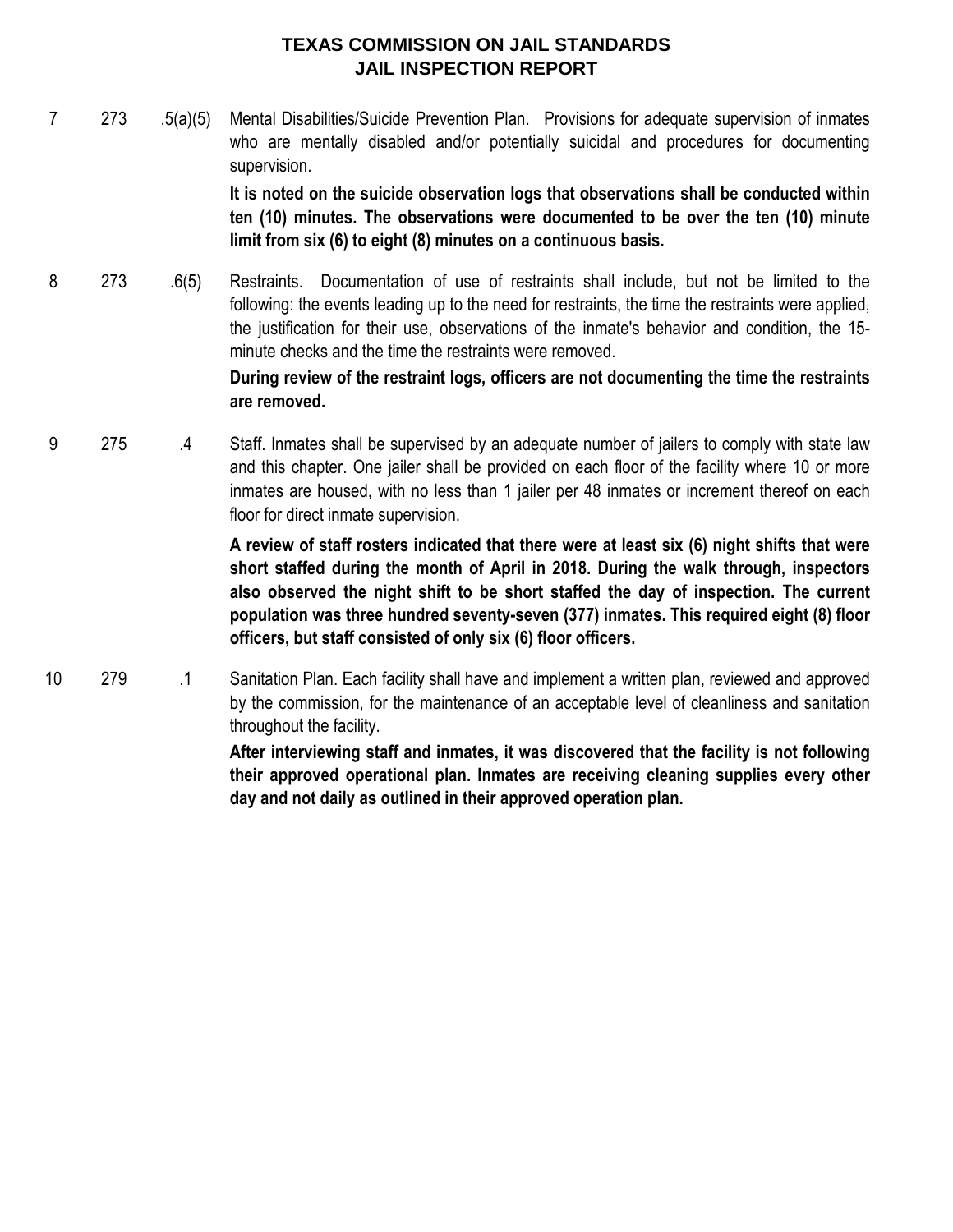11 279 .3 Facility Maintenance. Preventive maintenance, to include necessary repairs, shall be conducted to ensure a safe, secure, and sanitary facility.

> **During the walk-through of the facility, inspectors observed multiple maintenance issues. They are as follows: Numerous lavatories had low water pressure causing water to flow over the faucet head. Several privacy shields had loose bolts and were rusting preventing them from being secured in place. Several tables in the dayrooms and multipurpose rooms were found to be missing bolts causing them to not be properly secured. Inspector Phariss removed a dayroom table bolt from the floor shortly after entering cell 232 due to it not being properly secured. Other areas included holes in the concrete walls, television stands missing bolts, exposed electrical boxes, several lights throughout the facility being burned out, telephone with exposed wiring, furnishings are not secured with detention grade screws, and large unfilled cracks in the walls. All showers, except those few recently remodeled, have peeling paint and are covered in an unknown black substance. Privacy shields contained severe rust in on the panels and the mounting points on the floor. An unknown black substance covered walls throughout the cells. Officers are not maintaining a standard of cleanliness as outlined in their approved operation plan and minimum standards.**

- 12 283 .1 Inmate Discipline Plan. Each sheriff/operator shall develop and implement a written disciplinary plan, approved by the Commission, governing inmate conduct. The plan shall **During a review of the disciplinary incidents, it was observed that staff is not following their approved operation plan. I/M Pickett was given a hearing with only one officer as the disciplinary board. Staff realized this was in violation. Staff then served I/M Pickett with another notice of disciplinary for the same charge and failed to wait twenty-four (24) afterward to hold a hearing. This violated due process in accordance with their approved operational plan.**
- 13 283 .2 Inmate Rules and Regulations. Every facility shall have prescribed rules and regulations governing inmate conduct. A copy of the institutional rules and regulations shall be made available to each inmate and read to illiterate inmates. A written acknowledgment by the inmate that the rules have been explained shall be retained. A translation shall be provided in an understandable language when necessary. The rules and regulations shall outline both Major and Minor Infractions, the types and ranges of possible sanctions for each category, due process requirements and specific procedures for filing a grievance. The rules and regulations, as provided to the inmate, shall be submitted to the Commission for approval.

**During review of the disciplinary incidents, it was discovered that staff are not following procedures in their approved inmate handbook. I/M Pickett was not offered a waiver as part of due process. The approved handbook states that an inmate may waive a hearing for any infraction, provided there is no threat of loss of good conduct credit or restitution. I/M Pickett's disciplinary infraction did not include a threat of a loss of good conduct credit or restitution.**